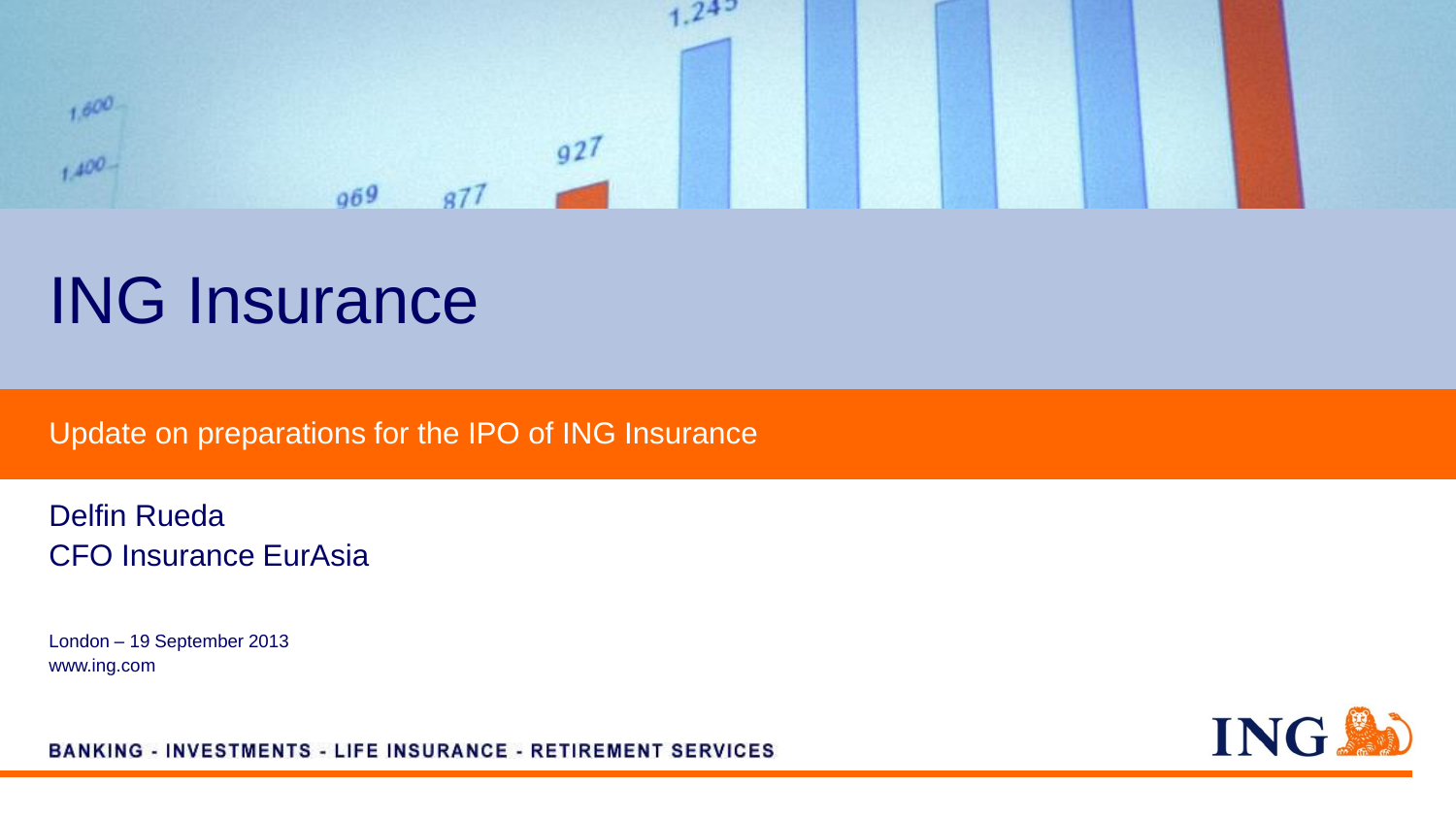### Taking steps to improve earnings and to prepare for independent capital structure

|  | • Continued focus on cost reductions |  |  |  |  |
|--|--------------------------------------|--|--|--|--|
|--|--------------------------------------|--|--|--|--|

- Active management of Individual Life closed book
- **Focus on**  • Re-pricing and changed conditions improve return and risk profile of in-force Group Life book in the Netherlands
	- Underwriting and re-pricing actions to restore Non-life profitability
- **generation and earnings** • Successful shift to higher margin Life product mix in CRE
	- Pursuing growth of third-party business Investment Management
	- Gradual shift to higher return assets
	- ING Insurance (INGV) capital framework formulated but capital target yet to be finalised under regulatory, rating and economic constraints
- **Moving to an independent**  • Net debt at INGV has been further reduced; ultimate objective for leverage amount to be consistent with leverage and fixed charge coverage ratios of a single A rated company



**improving capital** 

**capital structure**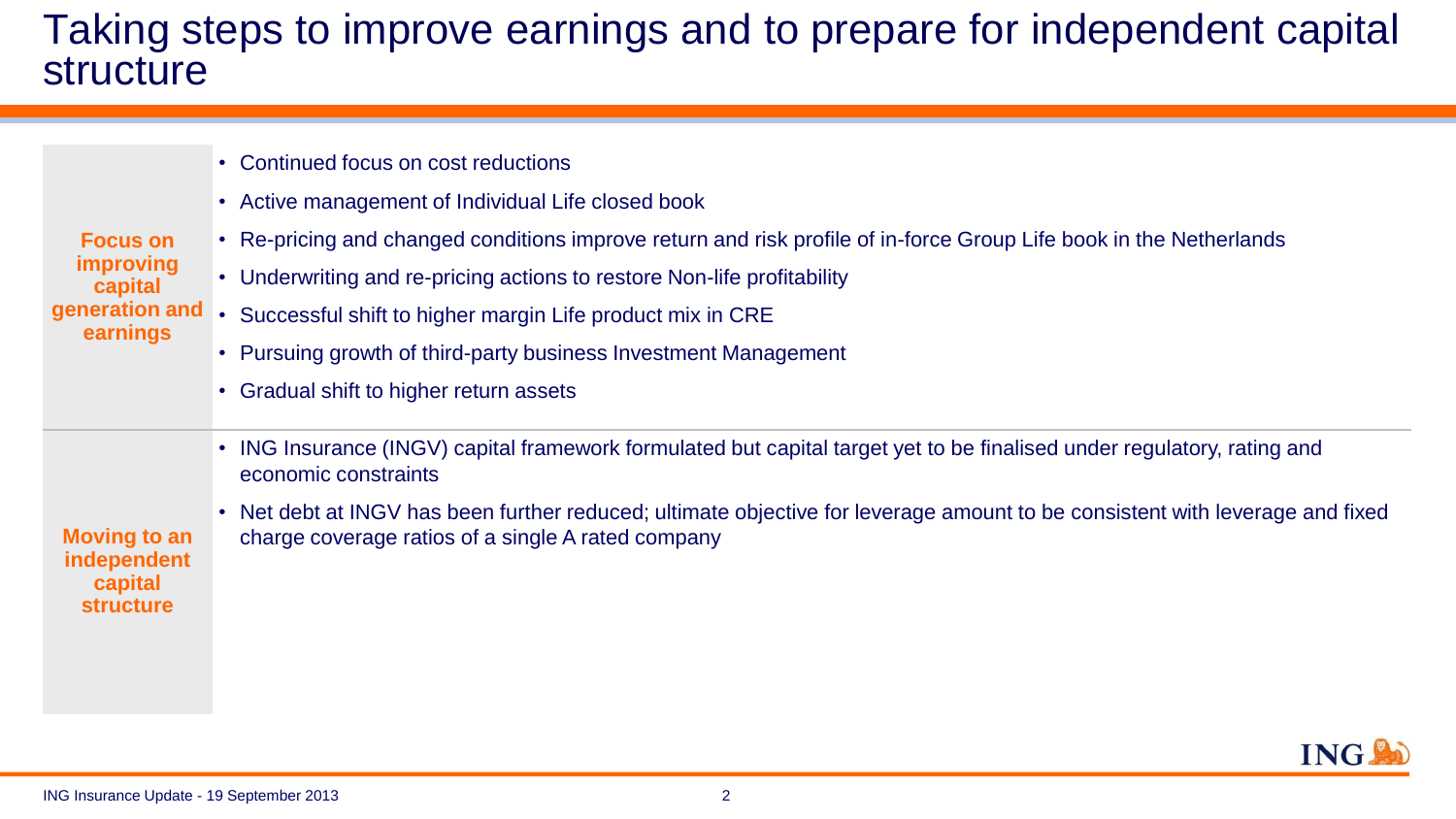# Expenses in the Netherlands declined significantly and will be further reduced



Insurance NL has strongly reduced admin expenses (in EUR mln)

#### Transformation programme is already yielding cost savings (in EUR mln)

|                      | Achieved in 1H2013 | Target by end 2014 |
|----------------------|--------------------|--------------------|
| <b>Cost savings*</b> | 65                 | 200                |
| <b>FTE</b> reduction | 506 FTE            | 1,350 FTE          |

\* Run rate annual savings are coming through in the administrative expenses (total)

#### Efficiency has increased

- Insurance Netherlands has reduced its administrative expenses by 30% since 2007 driven by a strong reduction in FTEs
- The realisation of continued cost savings in 2011 and 2012 have been offset by the transfer of Mandema from ING Bank to Insurance NL and higher regulatory costs
- Pension costs are volatile driven by changes in the discount rate

#### Ongoing focus on cost efficiency

- In November 2012, Insurance Netherlands announced further measures to reduce expenses
- These plans aim to deliver a structural reduction of expenses of EUR 200 million by the end of 2014
- The cost savings programme is on track with EUR 65 million of structural cost reductions already realised in 1H2013
- We will continue to further optimise our cost structure and additional cost savings are being investigated

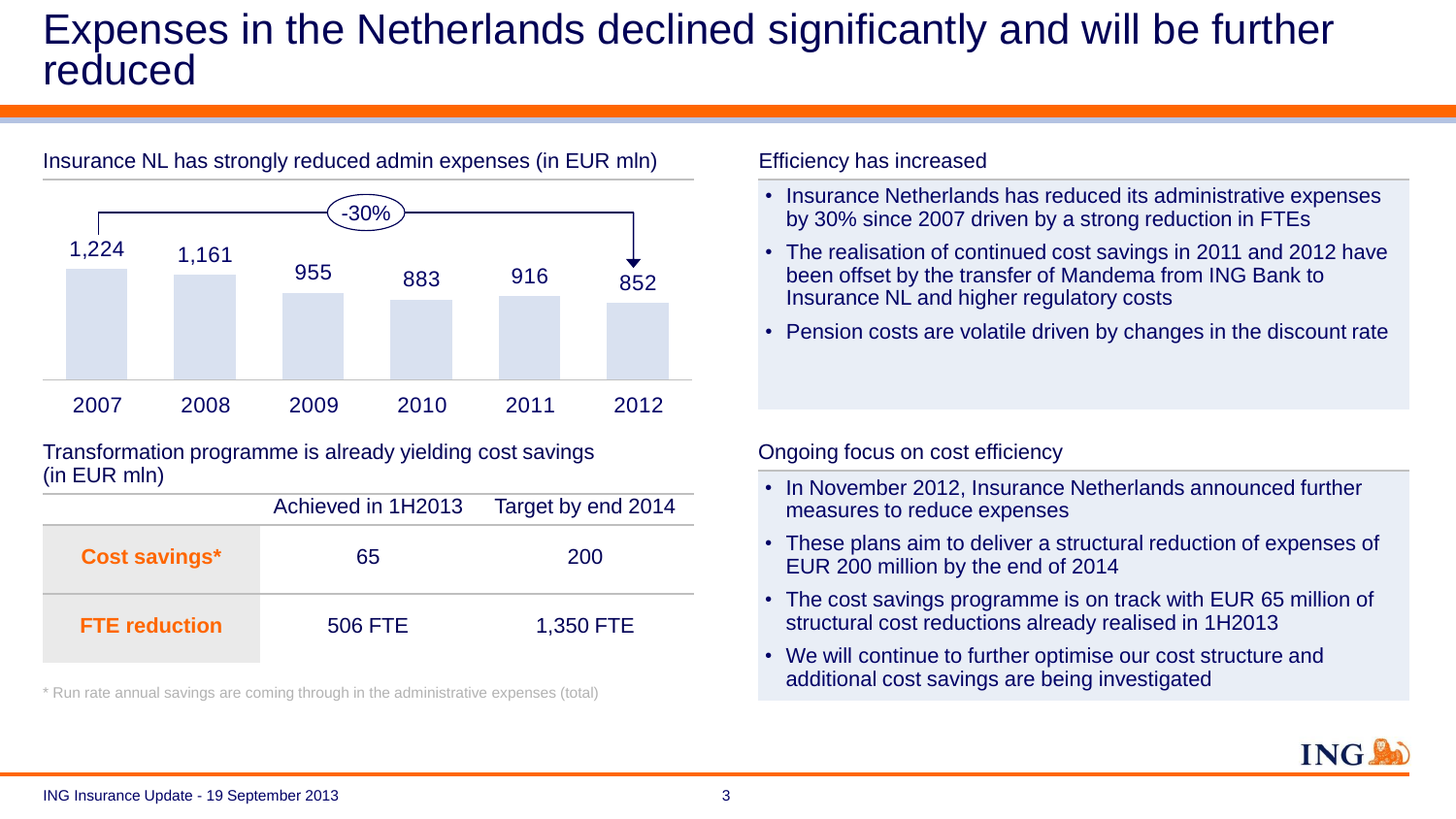# Protecting solvency with a conservative investment asset mix

### Insurance Europe General Account\* (in EUR bln)

|                             | 2Q2013 | 4Q2010 |
|-----------------------------|--------|--------|
| <b>Government Bonds</b>     | 40.9   | 31.4   |
| <b>Corporate Bonds</b>      | 5.3    | 6.6    |
| <b>Financial Bonds</b>      | 3.5    | 5.2    |
| <b>Covered Bonds</b>        | 0.9    | 0      |
| <b>ABS</b>                  | 6.4    | 7.0    |
| <b>Mortgages</b>            | 6.2    | 6.6    |
| <b>Other loans</b>          | 4.4    | 9.9    |
| <b>Public Equities</b>      | 1.8    | 3.4    |
| <b>Other Equities**</b>     | 2.5    | 2.4    |
| <b>Real Estate Equities</b> | 1.4    | 0.6    |
| <b>Real Estate</b>          | 1.6    | 2.7    |
| Cash                        | 5.9    | 2.8    |
| <b>Other</b>                | 2.8    | 4.0    |
| <b>Total</b>                | 83.6   | 82.6   |

\* Based on IFRS Values and excluding Asia

\*\* includes private equity and mutual funds

Insurance Europe general account has been de-risked

- The general account has been de-risked over the last years in light of the economic crisis and to protect regulatory capital
- The government bond portfolio and cash increased significantly while corporate/financial bonds and other loans were reduced
- Our equity exposure has been reduced in absolute terms but is now unprotected compared to a fully hedged exposure in 2012
- De-risking efforts and the low interest rate environment have negatively impacted the investment spread

Investment spread Insurance Europe Life General Account invested assets (in bps)



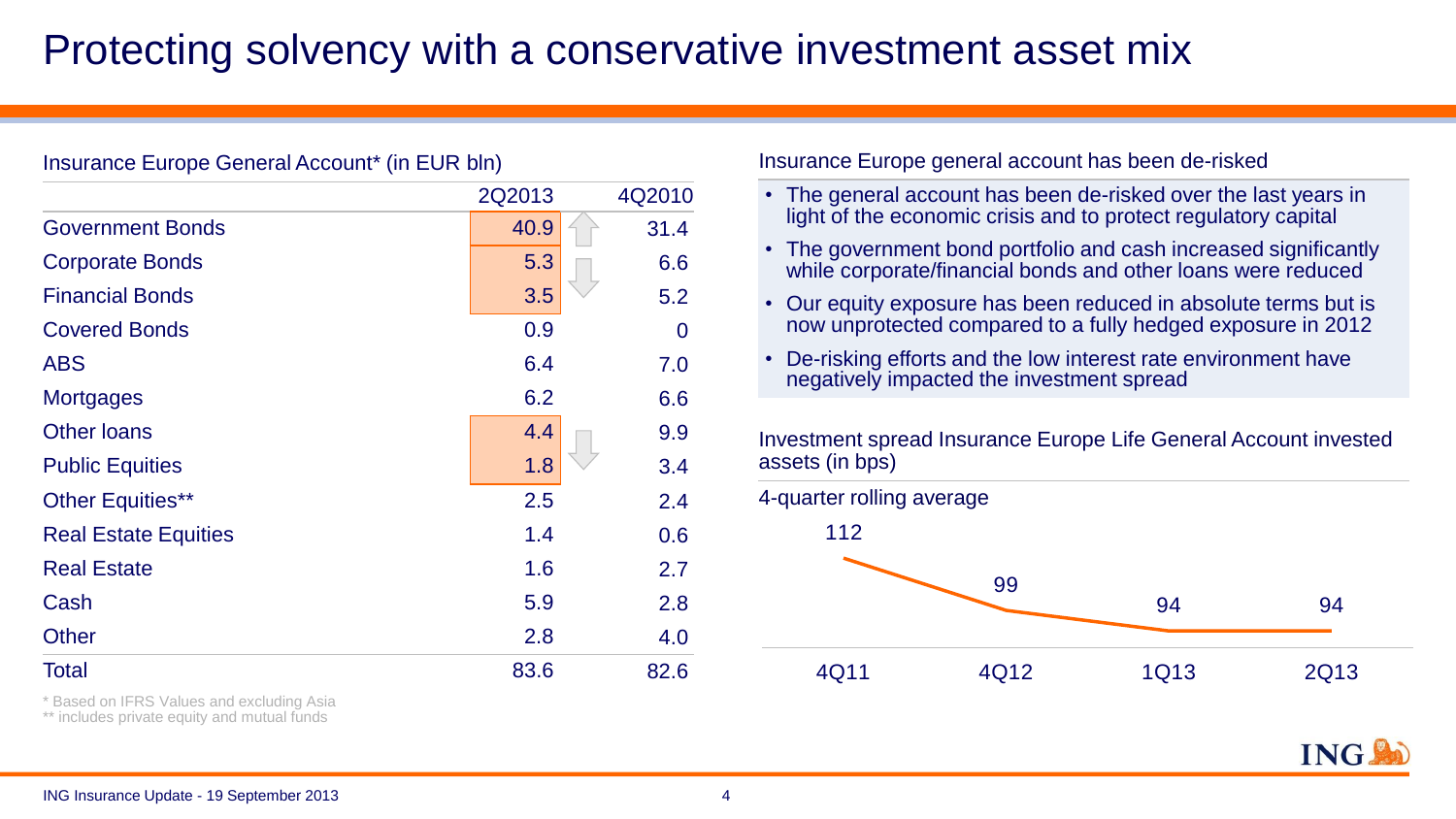# Reviewing options to increase allocation to higher return assets

#### Insurance Europe government bonds

| By rating           |        |        | By geography       |        |        |
|---------------------|--------|--------|--------------------|--------|--------|
|                     | 2Q2013 | 4Q2010 |                    | 2Q2013 | 4Q2010 |
| <b>AAA</b>          | 62%    | 65%    | Germany            | 29%    | 21%    |
| AA                  | 27%    | 14%    | <b>Netherlands</b> | 17%    | 11%    |
| A                   | 3%     | 16%    | <b>France</b>      | 14%    | 23%    |
| <b>BBB</b>          | 6%     | 3%     | <b>Finland</b>     | 3%     | $0\%$  |
| <b>BB</b> and lower | 2%     | 2%     | <b>Belgium</b>     | 12%    | 9%     |
|                     |        |        | Austria            | 10%    | 8%     |
|                     |        |        | Italy              | 3%     | 10%    |
|                     |        |        | <b>Others</b>      | 12%    | 18%    |

### Insurance general account

- We currently have a conservative investment portfolio
- General account investments are close to 100% investment grade bonds
- 62% of government bonds invested in AAA countries and 89% in AAA/AA
- This reflects risk appetite but also the matching of our long duration liabilities
- We are reviewing options to increase our allocation to higher return assets, but this will be capital dependent

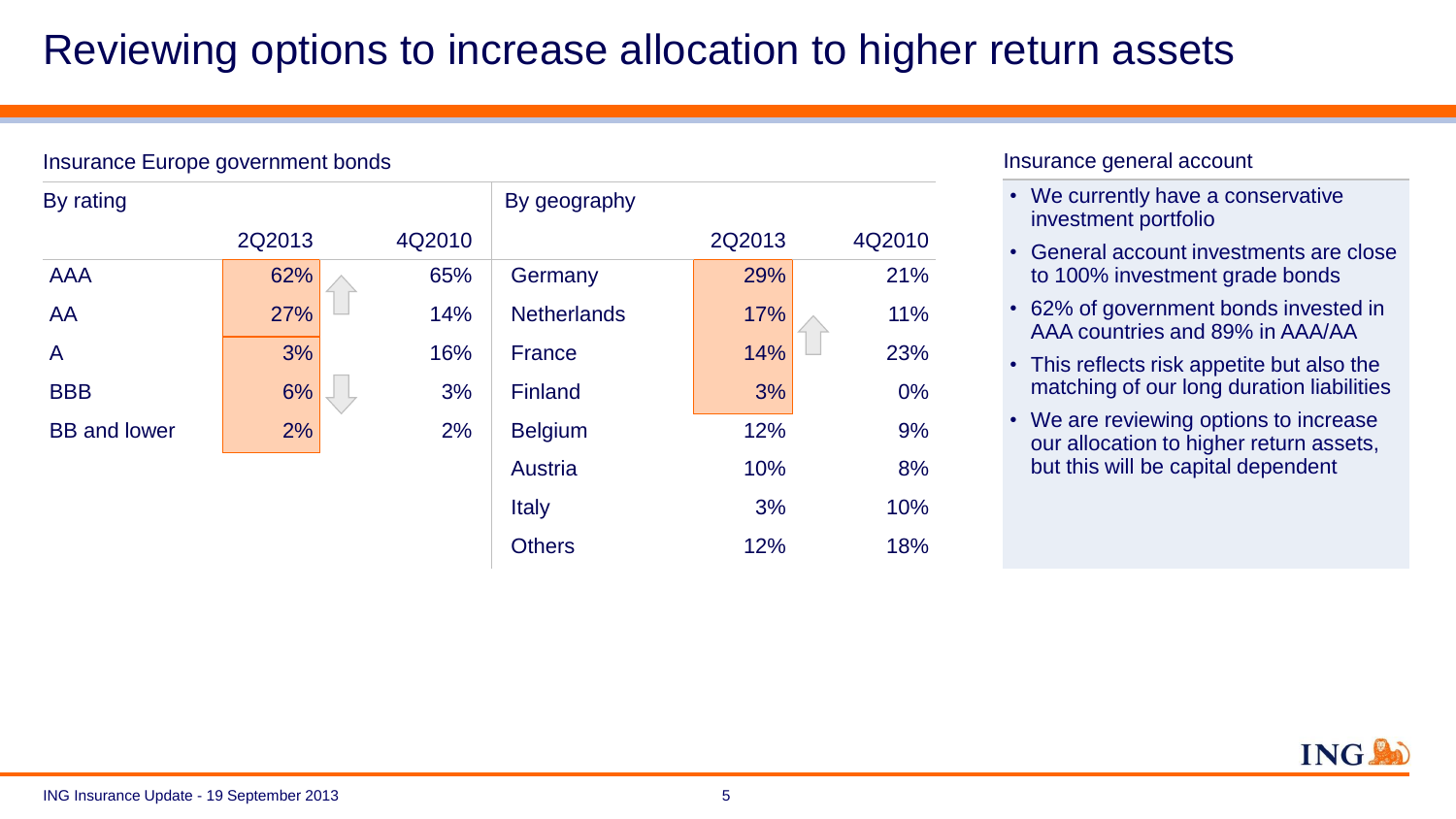# Moving to an independent capital structure



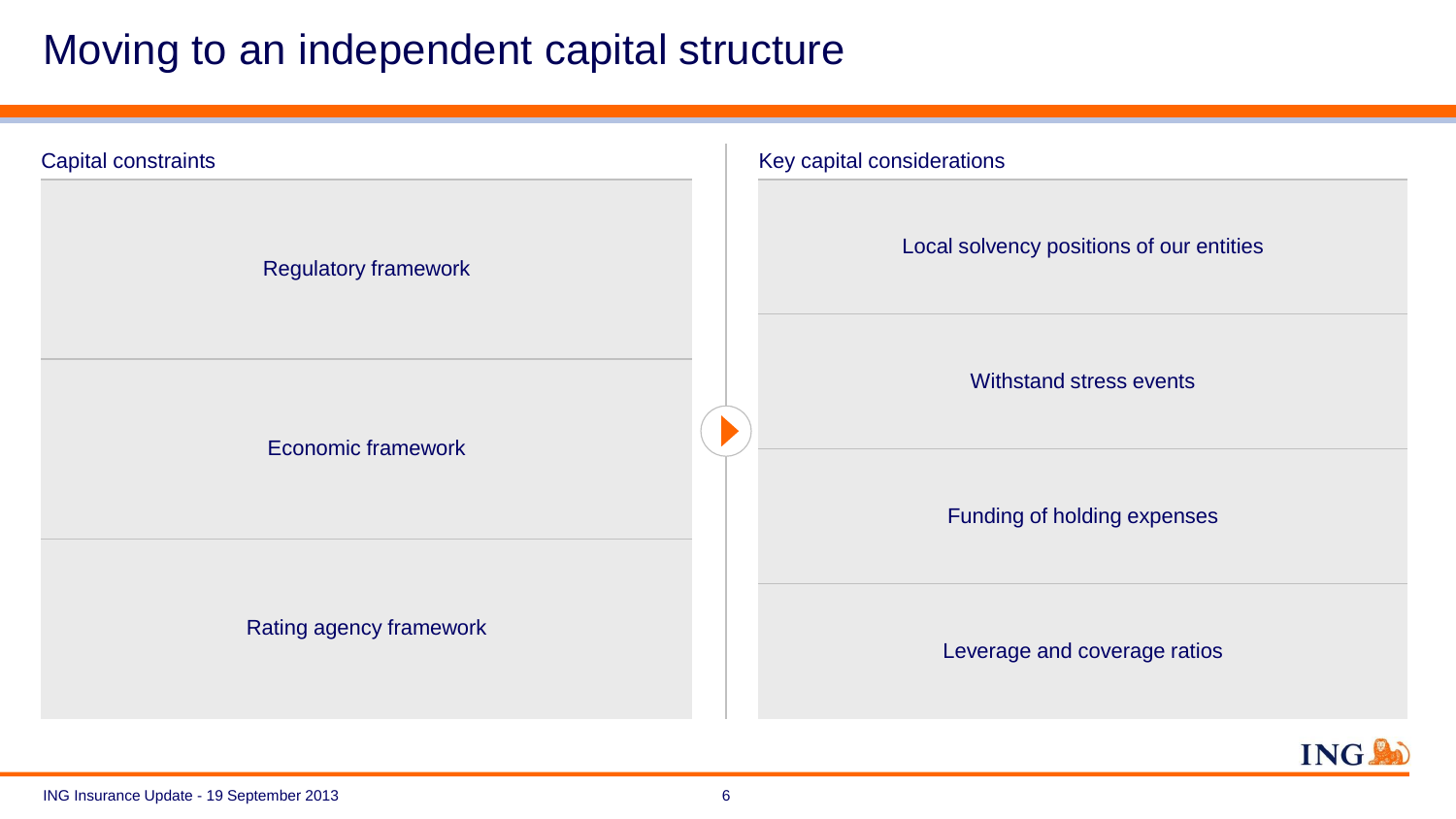# ING Insurance (INGV) has improved financial leverage

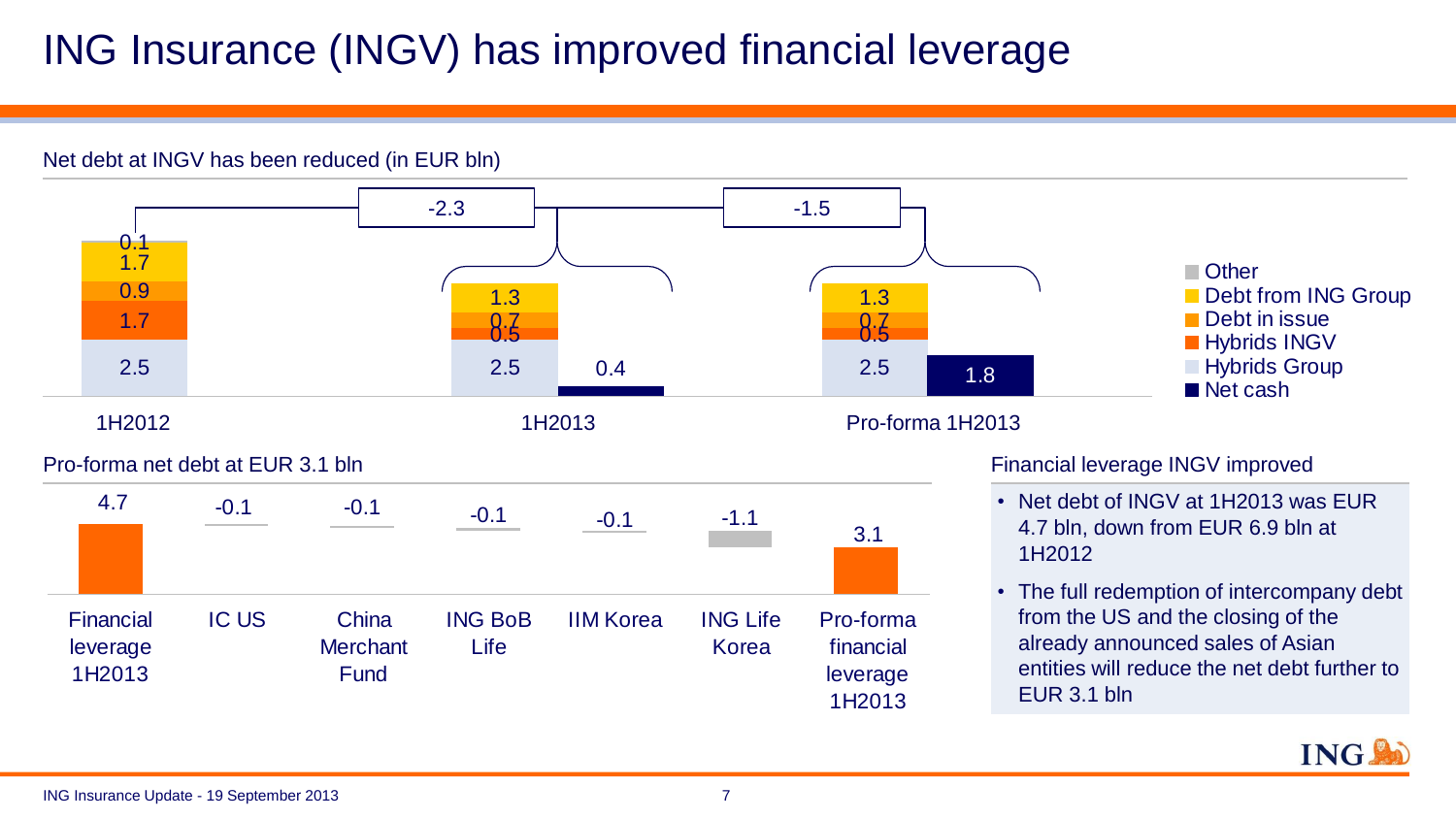# INGV has a clean balance sheet with limited intangibles

### ING Insurance (INGV) pro-forma 30 June 2013 (in EUR bln)

| <b>Benelux</b>              |      | 11.6 Shareholders' equity | 14.4 |
|-----------------------------|------|---------------------------|------|
| <b>CRE</b>                  |      | 1.4 Hybrids Group         | 2.5  |
| <b>ING Life Japan</b>       | 1.7  | <b>Hybrids INGV</b>       | 0.5  |
| <b>IIM Asia</b>             | 0.1  | Debt in issue             | 0.7  |
| <b>IIM Europe</b>           |      | 0.3 Debt from ING Group   | 1.3  |
| <b>ING Re Japan</b>         | 1.2  |                           |      |
| <b>Corporate Line Other</b> | 0.5  |                           |      |
| Net cash position           | 1.8  |                           |      |
| <b>DTA and Other</b>        | 0.7  |                           |      |
|                             | 19.4 |                           | 19.4 |

- Removing the US from ING Insurance (ING Verzekeringen NV) clears the way to use ING Insurance as the IPO entity
- Pro-forma INGV equity and financial leverage mainly adjusted for the transfer of ING U.S. to ING Group, the already announced sales of Asian entities (including ING Life Korea) and the capital injection into NN Bank in July
- INGV pro-forma balance sheet includes remaining Held-for-Sale Asian assets
- As a result, the financial leverage will improve from 29% to 22%

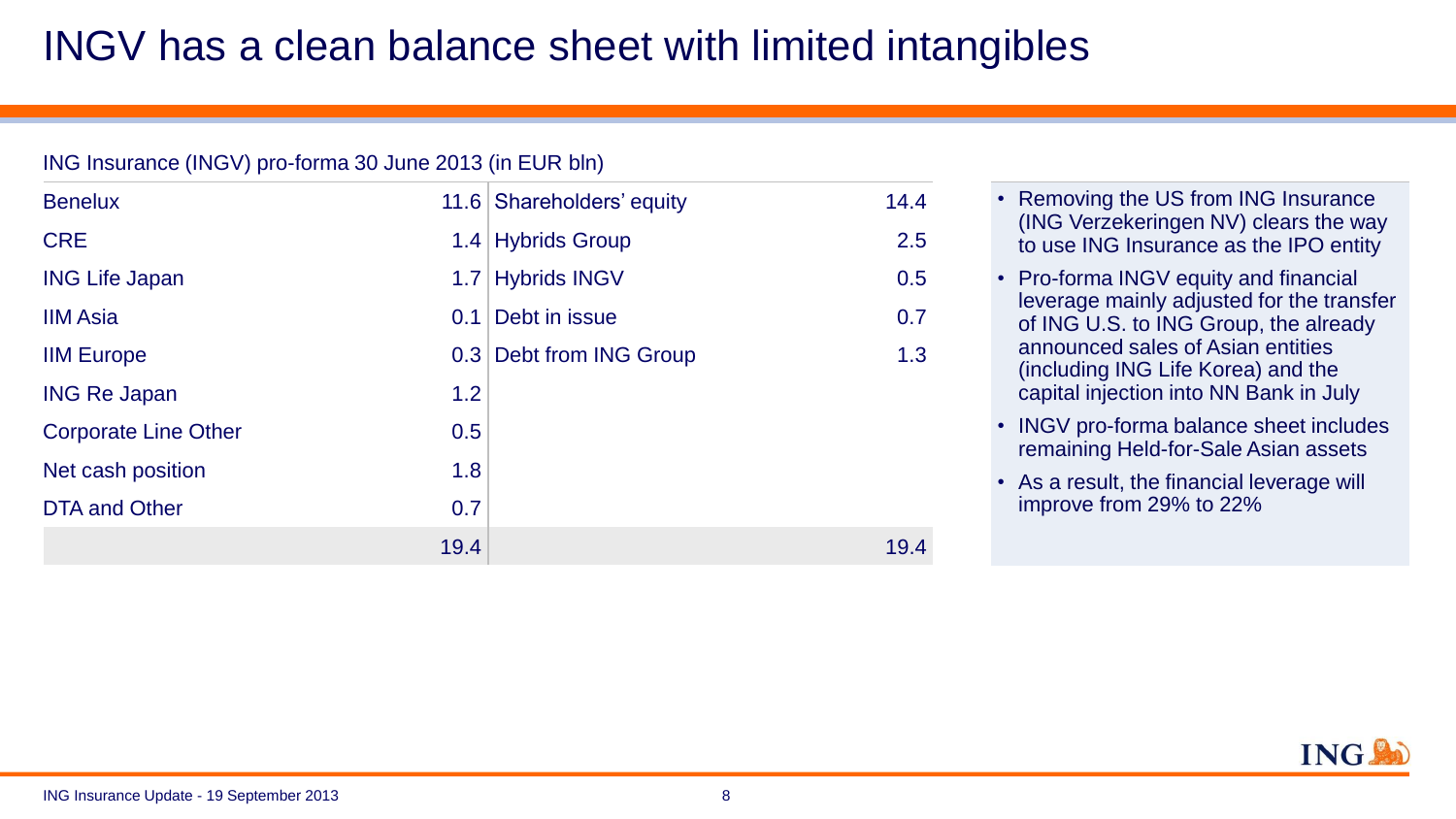### Local entities managed on commercial capital levels

### Capital positions of subsidiaries

- We manage our subsidiaries on commercial capital levels
- Differences between IFRS equity and local regulatory available capital vary by market, reflecting local accounting and regulatory framework
- ING Re has a very high Solvency I ratio, but is managed and regulated on an economic basis

| 1H2013                | <b>IFRS equity*</b><br>(in EUR bln) | <b>Local regulatory</b><br>available capital*<br>(in EUR bln) | Local regulatory<br>solvency ratio |
|-----------------------|-------------------------------------|---------------------------------------------------------------|------------------------------------|
| NN Life*              | 9.0                                 | 5.1                                                           | 189%                               |
| NN Non-Life           | 0.7                                 | 0.7                                                           | 233%                               |
| NN Bank**             | 0.4                                 | 0.4                                                           | n.a.                               |
| Belgium & Luxembourg  | 0.6                                 | 0.5                                                           | 140%                               |
| <b>CRE</b>            | 1.4                                 | 1.0                                                           | 180%                               |
| <b>ING Life Japan</b> | 1.7                                 | 1.1                                                           | 1,047%                             |
| <b>ING Re</b>         | 1.4                                 | 1.3                                                           | 850%                               |

\* NN Life pro-forma 1H2013 after French downgrade by Fitch

\*\* After capital injection from ING Group in July 2013

### INGV IGD ratio pro-forma

- The pro-forma IGD ratio for INGV at 248% is slightly down from 257% at 1H2013
- The negative impact from the French downgrade by Fitch is partially offset by the sale of ING Life Korea, the capital injection in NN Bank and the transfer of ING U.S to ING Group



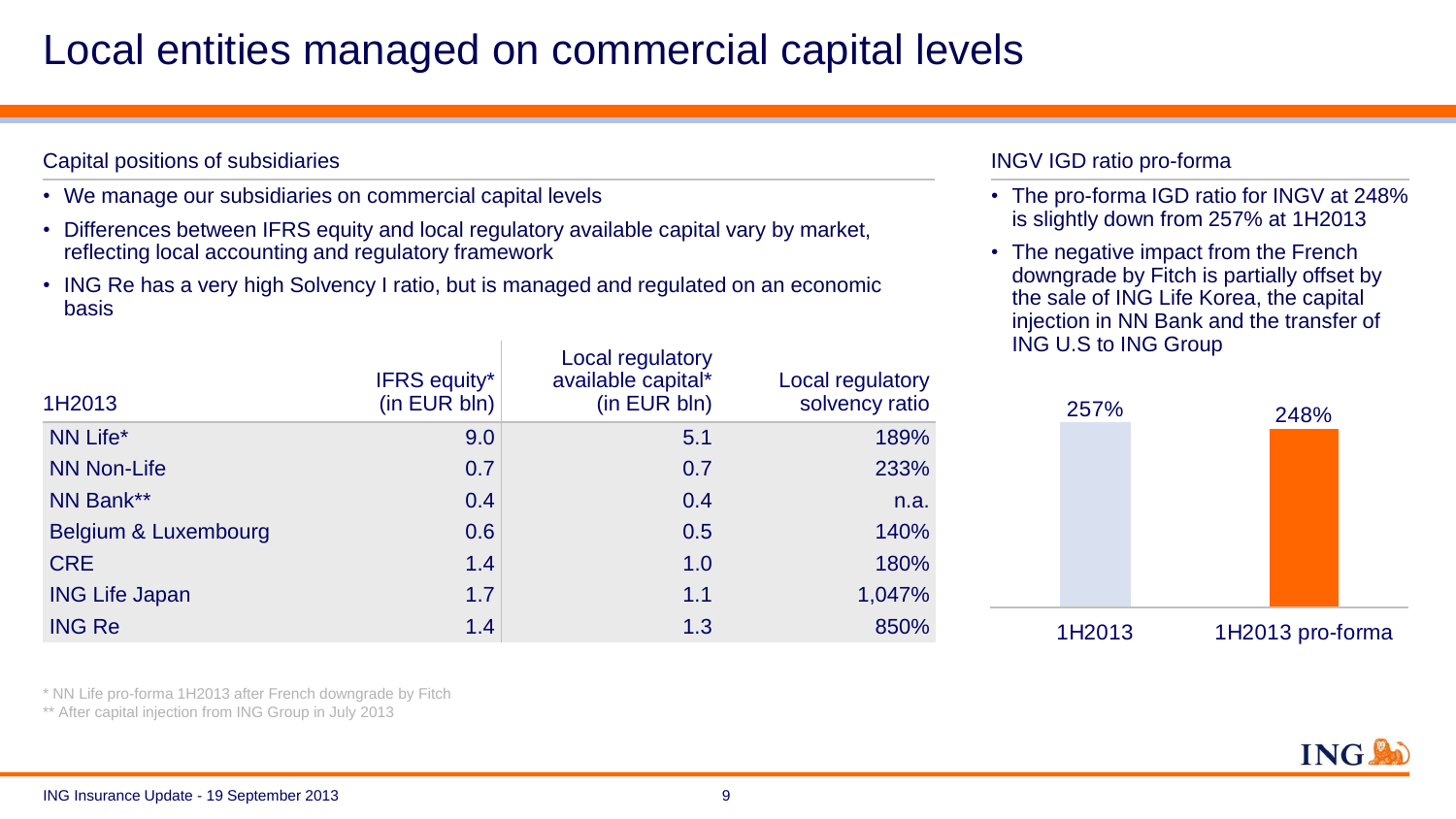# Dutch solvency is marked-to-market

- Regulatory solvency in the Netherlands is based on Solvency I methodology with a supplementary "test-of-adequacy" (ToA)
- This essentially results in available capital that is on a full mark-to-market basis using the ECB AAA curve
- This can be seen as conservative compared to other jurisdictions but can lead to significant volatility due to the lack of a liquidity premium
- Solvency of NN Life improved to 230% in 1H2013 driven by net earnings, management action and market movements
- The Fitch downgrade of France reduced the ECB AAA yield curve and NN Life's 1H2013 pro-forma solvency ratio by 41 percentage points
- Following the French downgrade, NN Life's pro-forma solvency ratio at June 2013 is at the lower end of our target range
- Solvency 1.5 is being developed. While the outcome remains uncertain, it will most likely formalize the requirements for dividend payments from the Dutch life subsidiaries



### Solvency ratio NN Life **NN Life 2004** NN Life pro-forma available capital at 1H2013 (in EUR bln)

#### ING Insurance Update - 19 September 2013 10 and 10 and 10 and 10 and 10 and 10 and 10 and 10 and 10 and 10 and 10 and 10 and 10 and 10 and 10 and 10 and 10 and 10 and 10 and 10 and 10 and 10 and 10 and 10 and 10 and 10 and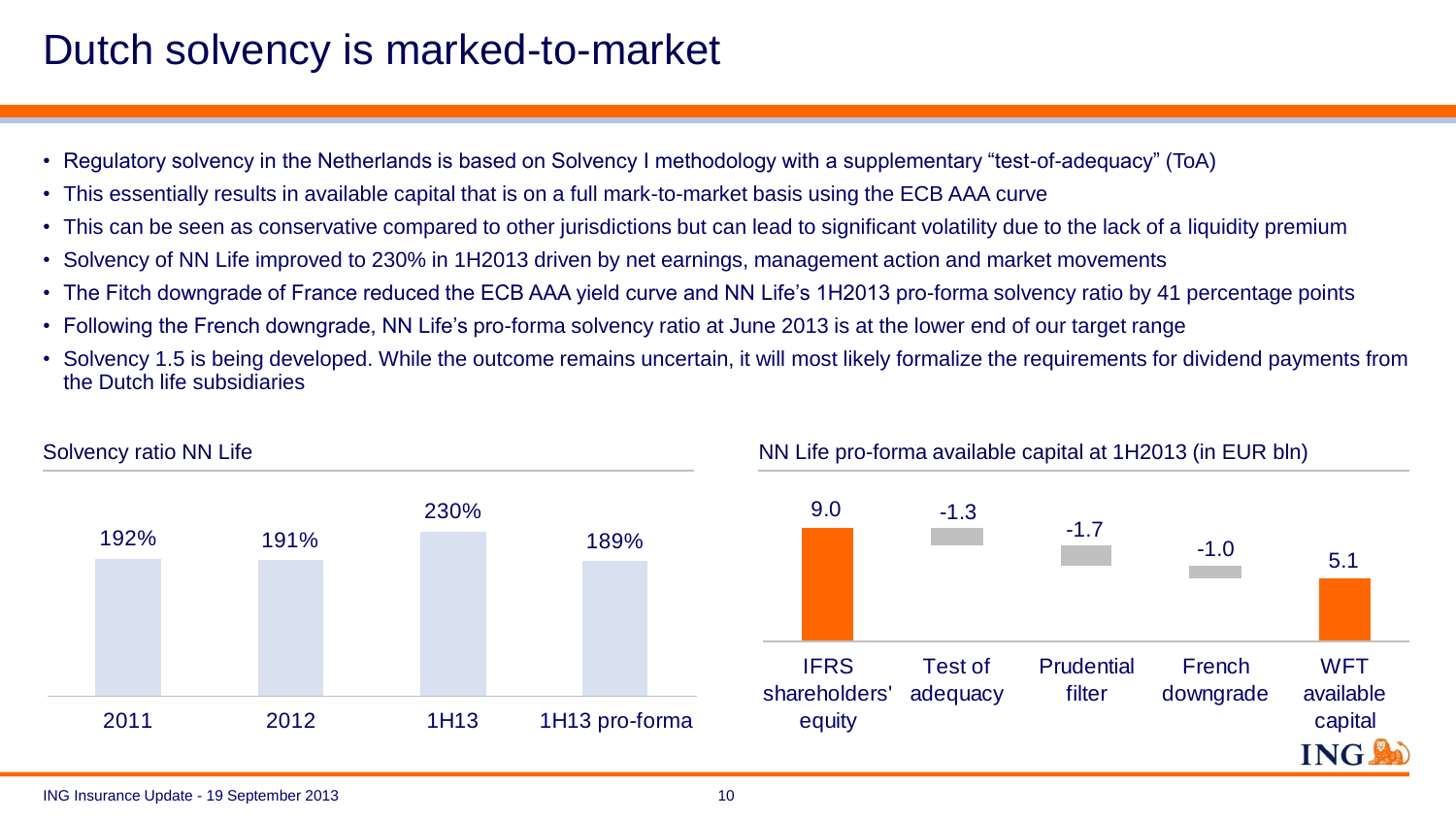# Ultimate level of holding company cash capital yet to be determined



- Fixed cost coverage
- Capital need for financial flexibility



Holding company capital requirement

- Cash capital is required in ING Insurance (INGV):
	- To provide flexibility to manage legal entity capital levels, particularly in stress events
	- To provide flexibility to cover holding company costs and debt service costs for an intermediate time period
- Current annual holding company operating costs for INGV (excluding debt interest) are EUR 150 mln (pre-tax)
- INGV debt is currently mostly floating rate
- Ultimate objective for leverage amount to be consistent with leverage and fixed charge coverage ratios of a single A rated company
- The ultimate level of holding company capital is yet to be determined

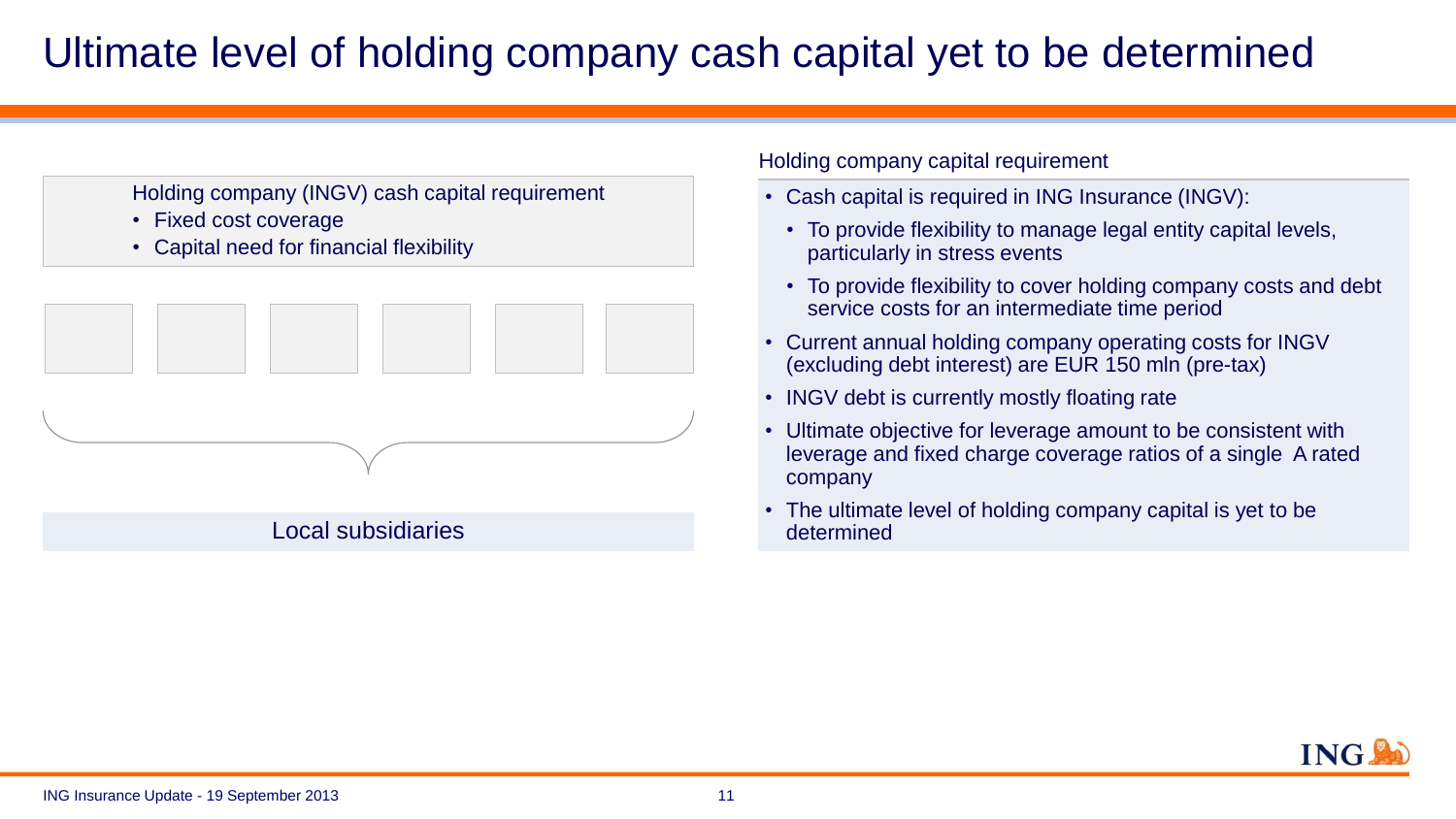# INGV debt strongly reduced but final capital target still to be finalised

| Local solvency positions of our entities | • Most local entities are well capitalised<br>• NN Life pro-forma solvency ratio is at the lower end of our target<br>range                                                  |
|------------------------------------------|------------------------------------------------------------------------------------------------------------------------------------------------------------------------------|
| Withstand stress events                  | • Holding company capital level needs to be determined                                                                                                                       |
| Funding of holding expenses              |                                                                                                                                                                              |
| Leverage and coverage ratios             | • Reduced financial leverage of INGV<br>• Ultimate objective for leverage amount to be consistent with leverage<br>and fixed charge coverage ratio of single A rated company |

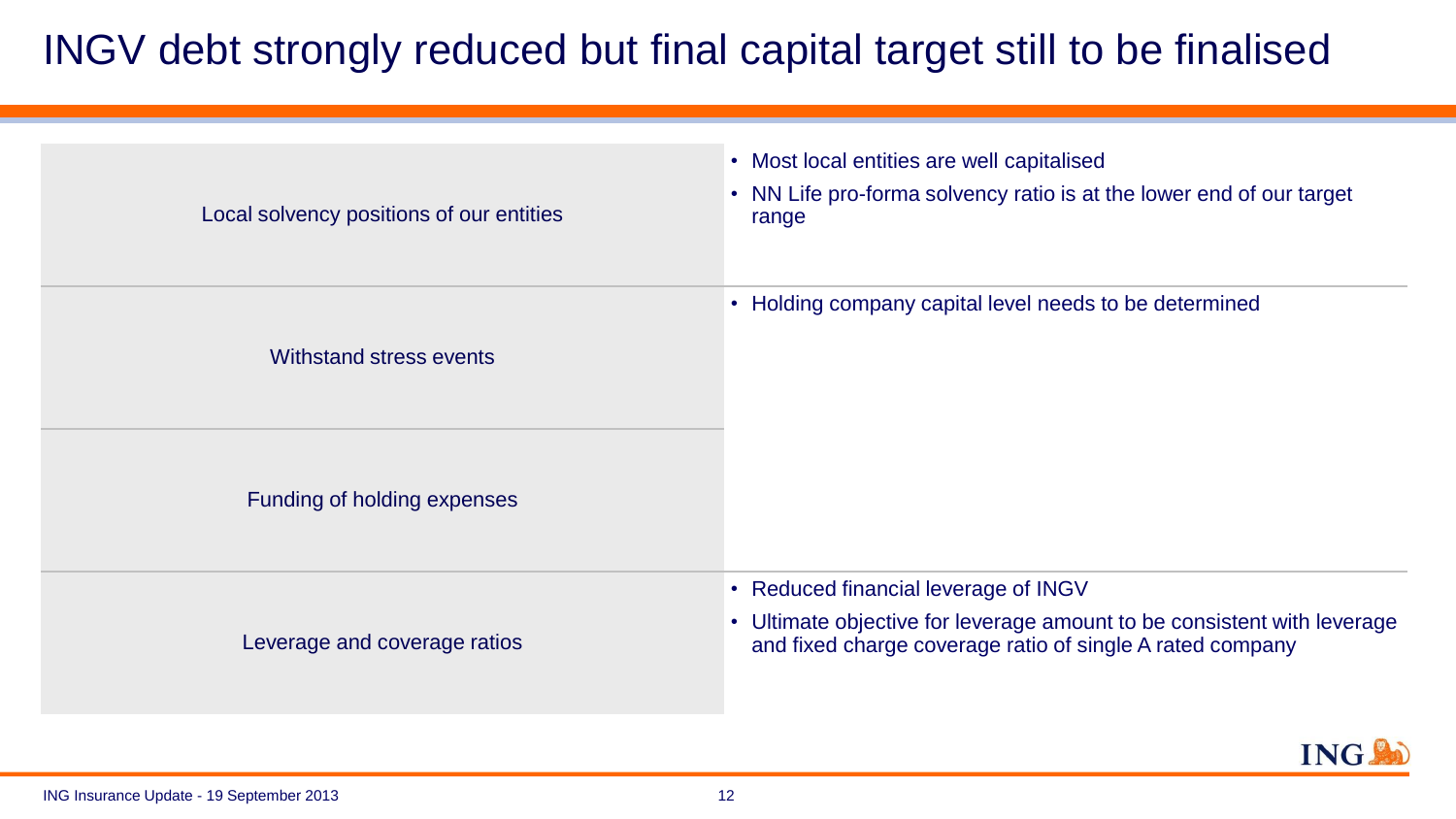# Focus on improving capital generation and earnings.

- Continued focus on cost reductions
- $\checkmark$  Active management of Individual Life closed book
- Re-pricing and changed conditions improve return and risk profile of in-force Group Life book in the Netherlands
- Underwriting and re-pricing actions to restore Non-life profitability
- $\checkmark$  Successful shift to higher margin Life product mix in CRE
- $\checkmark$  Pursuing growth of third party business Investment Management
- Gradual shift to higher return assets